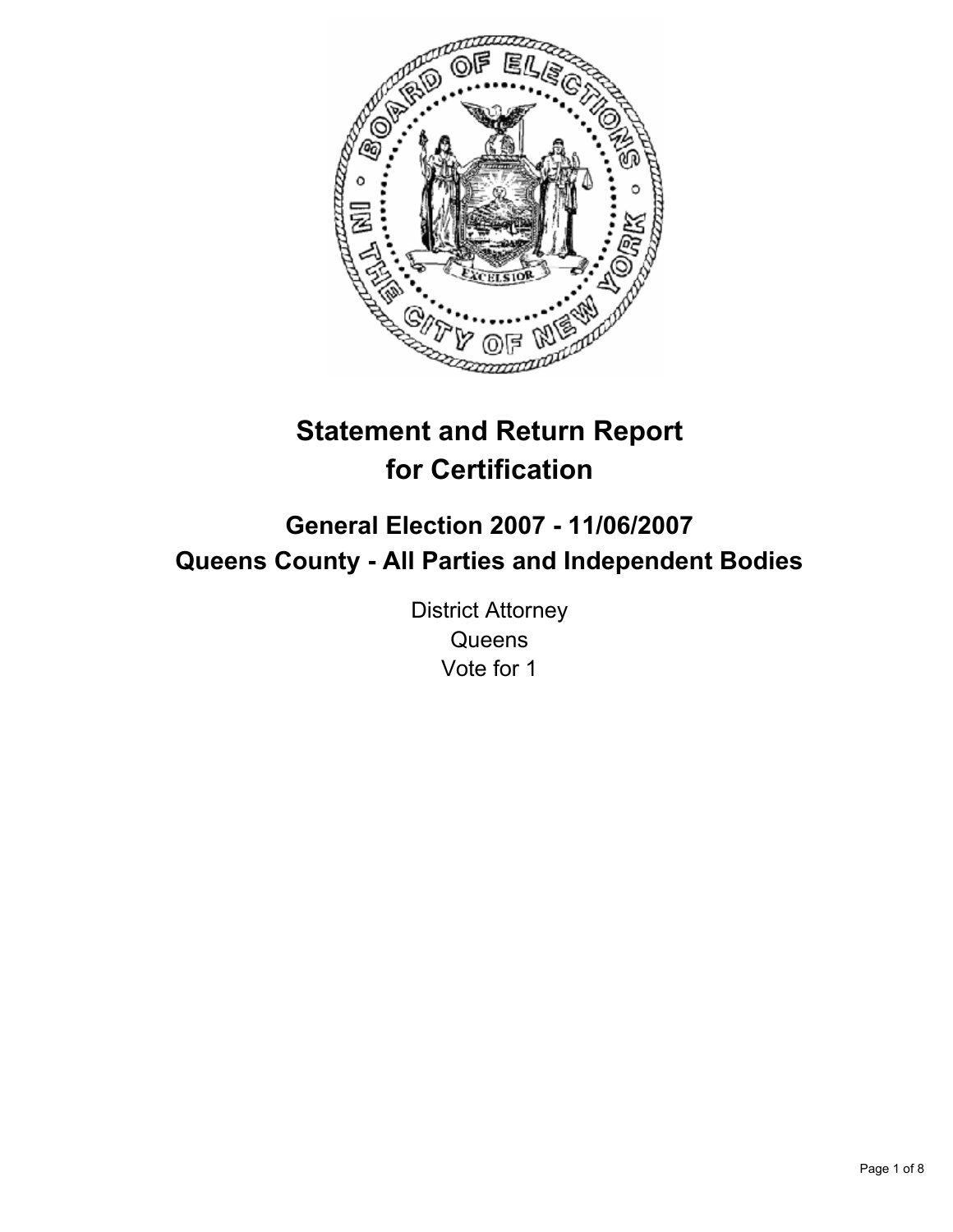

| PUBLIC COUNTER                 | 2,509 |
|--------------------------------|-------|
| <b>EMERGENCY</b>               | 0     |
| ABSENTEE/MILITARY              | 147   |
| AFFIDAVIT                      | 24    |
| <b>Total Ballots</b>           | 2,680 |
| RICHARD A BROWN (DEMOCRATIC)   | 1,683 |
| RICHARD A BROWN (REPUBLICAN)   | 490   |
| RICHARD A BROWN (CONSERVATIVE) | 122   |
| <b>Total Votes</b>             | 2,295 |
| Unrecorded                     | 385   |

#### **Assembly District 23**

| <b>PUBLIC COUNTER</b>          | 4,152 |
|--------------------------------|-------|
| <b>EMERGENCY</b>               | 0     |
| ABSENTEE/MILITARY              | 402   |
| AFFIDAVIT                      | 27    |
| <b>Total Ballots</b>           | 4,581 |
| RICHARD A BROWN (DEMOCRATIC)   | 2,542 |
| RICHARD A BROWN (REPUBLICAN)   | 1,130 |
| RICHARD A BROWN (CONSERVATIVE) | 386   |
| ED RASKIN (WRITE-IN)           |       |
| NACHUM BOELM (WRITE-IN)        |       |
| <b>Total Votes</b>             | 4,060 |
| Unrecorded                     | 521   |

| <b>PUBLIC COUNTER</b>          | 4,147 |
|--------------------------------|-------|
| <b>EMERGENCY</b>               | 0     |
| ABSENTEE/MILITARY              | 230   |
| AFFIDAVIT                      | 19    |
| <b>Total Ballots</b>           | 4,396 |
| RICHARD A BROWN (DEMOCRATIC)   | 2,847 |
| RICHARD A BROWN (REPUBLICAN)   | 855   |
| RICHARD A BROWN (CONSERVATIVE) | 336   |
| JOHN SANTUCCI (WRITE-IN)       | 2     |
| <b>Total Votes</b>             | 4,040 |
| Unrecorded                     | 356   |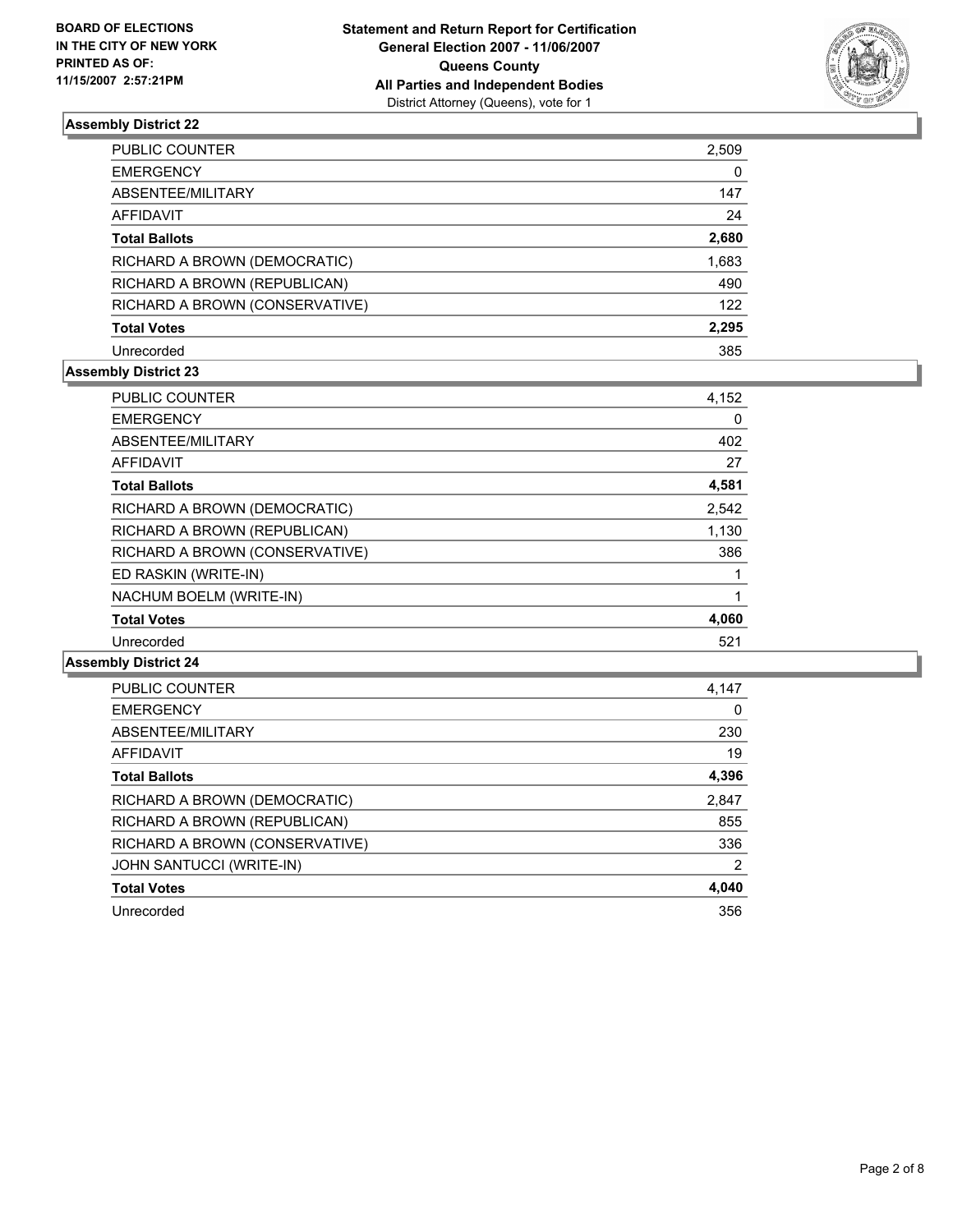

| PUBLIC COUNTER                 | 2,525 |
|--------------------------------|-------|
| <b>EMERGENCY</b>               | 0     |
| ABSENTEE/MILITARY              | 164   |
| AFFIDAVIT                      | 15    |
| <b>Total Ballots</b>           | 2,704 |
| RICHARD A BROWN (DEMOCRATIC)   | 1,592 |
| RICHARD A BROWN (REPUBLICAN)   | 584   |
| RICHARD A BROWN (CONSERVATIVE) | 174   |
| <b>Total Votes</b>             | 2,350 |
| Unrecorded                     | 354   |

#### **Assembly District 26**

| <b>PUBLIC COUNTER</b>          | 4,664 |  |
|--------------------------------|-------|--|
| <b>EMERGENCY</b>               | 0     |  |
| ABSENTEE/MILITARY              | 388   |  |
| AFFIDAVIT                      | 23    |  |
| <b>Total Ballots</b>           | 5,075 |  |
| RICHARD A BROWN (DEMOCRATIC)   | 2,963 |  |
| RICHARD A BROWN (REPUBLICAN)   | 1,252 |  |
| RICHARD A BROWN (CONSERVATIVE) | 406   |  |
| JOHN JONES (WRITE-IN)          |       |  |
| <b>Total Votes</b>             | 4,622 |  |
| Unrecorded                     | 453   |  |

| PUBLIC COUNTER                 | 3,265 |
|--------------------------------|-------|
| <b>EMERGENCY</b>               | 4     |
| ABSENTEE/MILITARY              | 239   |
| AFFIDAVIT                      | 28    |
| <b>Total Ballots</b>           | 3,536 |
| RICHARD A BROWN (DEMOCRATIC)   | 2,277 |
| RICHARD A BROWN (REPUBLICAN)   | 655   |
| RICHARD A BROWN (CONSERVATIVE) | 207   |
| JACKSON LEEDS (WRITE-IN)       |       |
| <b>Total Votes</b>             | 3,140 |
| Unrecorded                     | 396   |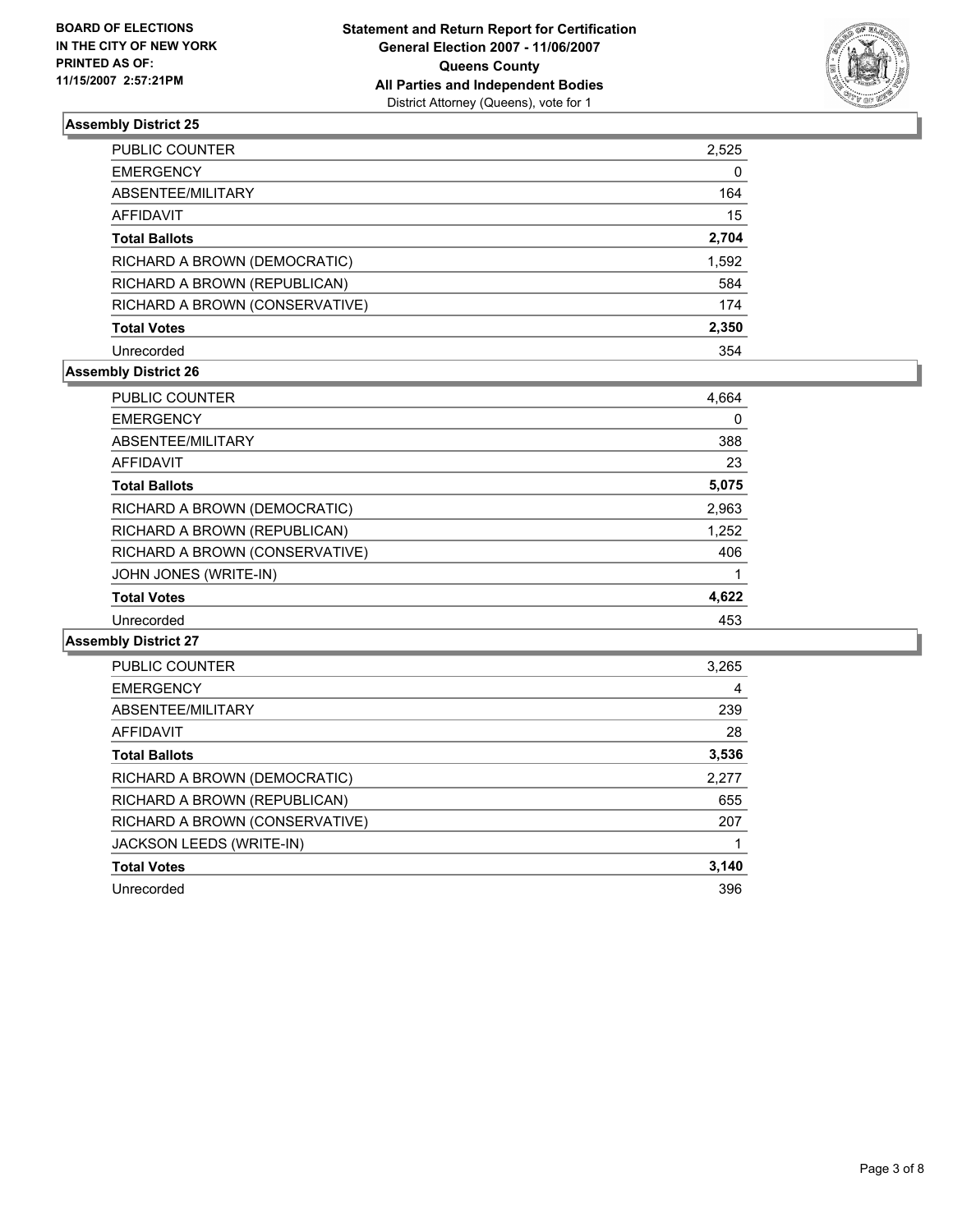

| <b>PUBLIC COUNTER</b>          | 3,384 |
|--------------------------------|-------|
| <b>EMERGENCY</b>               | 4     |
| ABSENTEE/MILITARY              | 326   |
| AFFIDAVIT                      | 27    |
| <b>Total Ballots</b>           | 3,741 |
| RICHARD A BROWN (DEMOCRATIC)   | 2,254 |
| RICHARD A BROWN (REPUBLICAN)   | 868   |
| RICHARD A BROWN (CONSERVATIVE) | 252   |
| BILL BELVCHICK (WRITE-IN)      |       |
| SAM WATERSON (WRITE-IN)        |       |
| <b>Total Votes</b>             | 3,376 |
| Unrecorded                     | 365   |

**Assembly District 29**

| <b>PUBLIC COUNTER</b>          | 3,714 |
|--------------------------------|-------|
| <b>EMERGENCY</b>               | 4     |
| ABSENTEE/MILITARY              | 181   |
| <b>AFFIDAVIT</b>               | 33    |
| <b>Total Ballots</b>           | 3,932 |
| RICHARD A BROWN (DEMOCRATIC)   | 3,139 |
| RICHARD A BROWN (REPUBLICAN)   | 206   |
| RICHARD A BROWN (CONSERVATIVE) | 91    |
| AL SHARPTON (WRITE-IN)         |       |
| ALLEN HEVESI (WRITE-IN)        |       |
| JOHN CRONIN (WRITE-IN)         |       |
| <b>Total Votes</b>             | 3,439 |
| Unrecorded                     | 493   |

| <b>PUBLIC COUNTER</b>               | 2,824 |
|-------------------------------------|-------|
| <b>EMERGENCY</b>                    | 0     |
| ABSENTEE/MILITARY                   | 178   |
| <b>AFFIDAVIT</b>                    | 25    |
| <b>Total Ballots</b>                | 3,027 |
| RICHARD A BROWN (DEMOCRATIC)        | 1,830 |
| RICHARD A BROWN (REPUBLICAN)        | 635   |
| RICHARD A BROWN (CONSERVATIVE)      | 217   |
| <b>GREGORY MCANDREWS (WRITE-IN)</b> |       |
| STEPHEN COLBERT (WRITE-IN)          |       |
| THOMAS V, OGNIBENE (WRITE-IN)       |       |
| <b>Total Votes</b>                  | 2,685 |
| Unrecorded                          | 342   |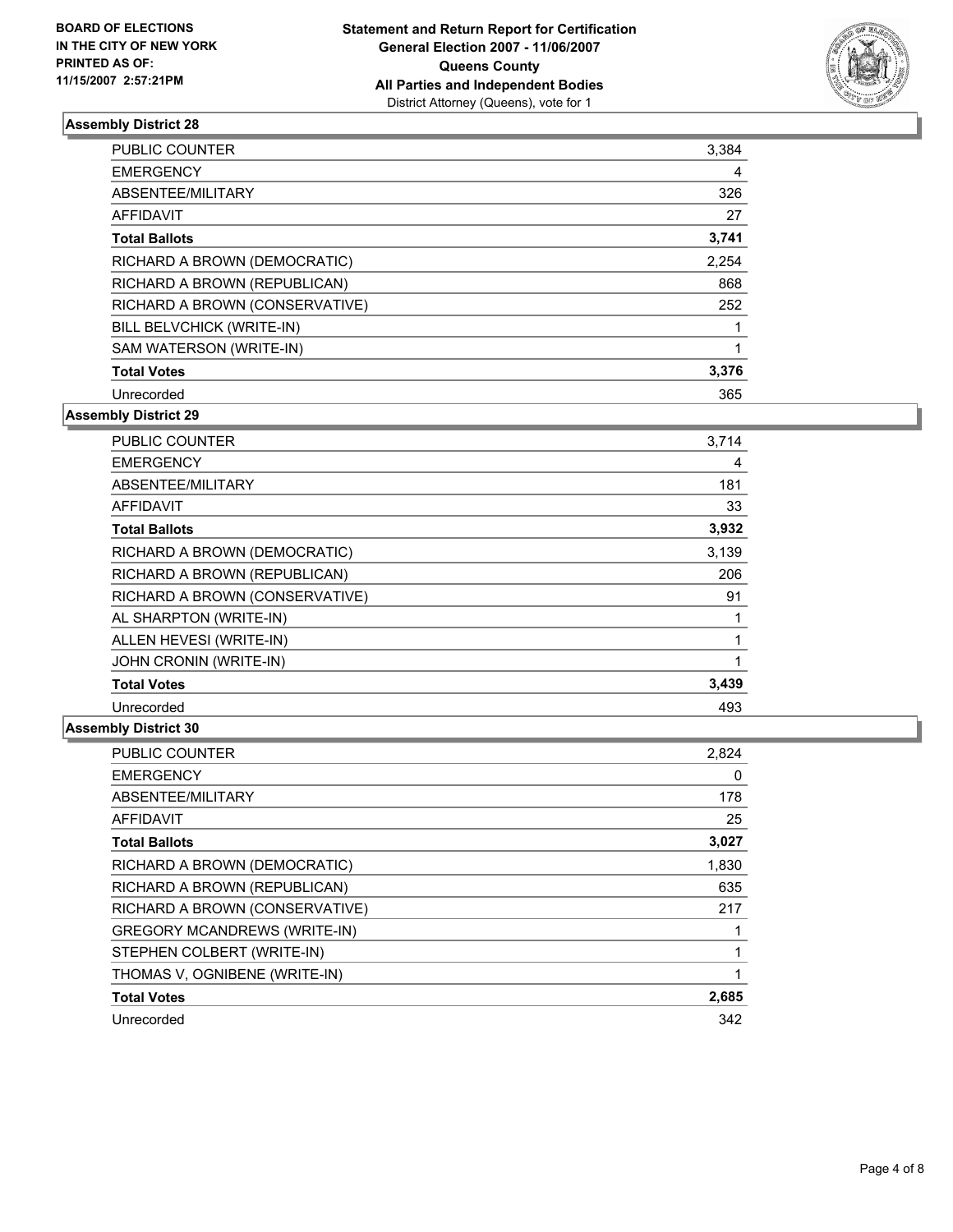

| <b>PUBLIC COUNTER</b>          | 3,007 |  |
|--------------------------------|-------|--|
| <b>EMERGENCY</b>               | 4     |  |
| ABSENTEE/MILITARY              | 270   |  |
| AFFIDAVIT                      | 30    |  |
| <b>Total Ballots</b>           | 3,311 |  |
| RICHARD A BROWN (DEMOCRATIC)   | 2,477 |  |
| RICHARD A BROWN (REPUBLICAN)   | 251   |  |
| RICHARD A BROWN (CONSERVATIVE) | 131   |  |
| ALLAN JENNINGS (WRITE-IN)      |       |  |
| <b>Total Votes</b>             | 2,860 |  |
| Unrecorded                     | 451   |  |

#### **Assembly District 32**

| <b>PUBLIC COUNTER</b>          | 3,823 |
|--------------------------------|-------|
| <b>EMERGENCY</b>               | 3     |
| ABSENTEE/MILITARY              | 92    |
| AFFIDAVIT                      | 29    |
| <b>Total Ballots</b>           | 3,947 |
| RICHARD A BROWN (DEMOCRATIC)   | 3,141 |
| RICHARD A BROWN (REPUBLICAN)   | 171   |
| RICHARD A BROWN (CONSERVATIVE) | 107   |
| KEITH S JAMES (WRITE-IN)       | 2     |
| <b>Total Votes</b>             | 3,421 |
| Unrecorded                     | 526   |

| PUBLIC COUNTER                 | 3,862 |
|--------------------------------|-------|
| <b>EMERGENCY</b>               |       |
| ABSENTEE/MILITARY              | 115   |
| AFFIDAVIT                      | 38    |
| <b>Total Ballots</b>           | 4,015 |
| RICHARD A BROWN (DEMOCRATIC)   | 3,058 |
| RICHARD A BROWN (REPUBLICAN)   | 349   |
| RICHARD A BROWN (CONSERVATIVE) | 164   |
| <b>Total Votes</b>             | 3,571 |
| Unrecorded                     | 444   |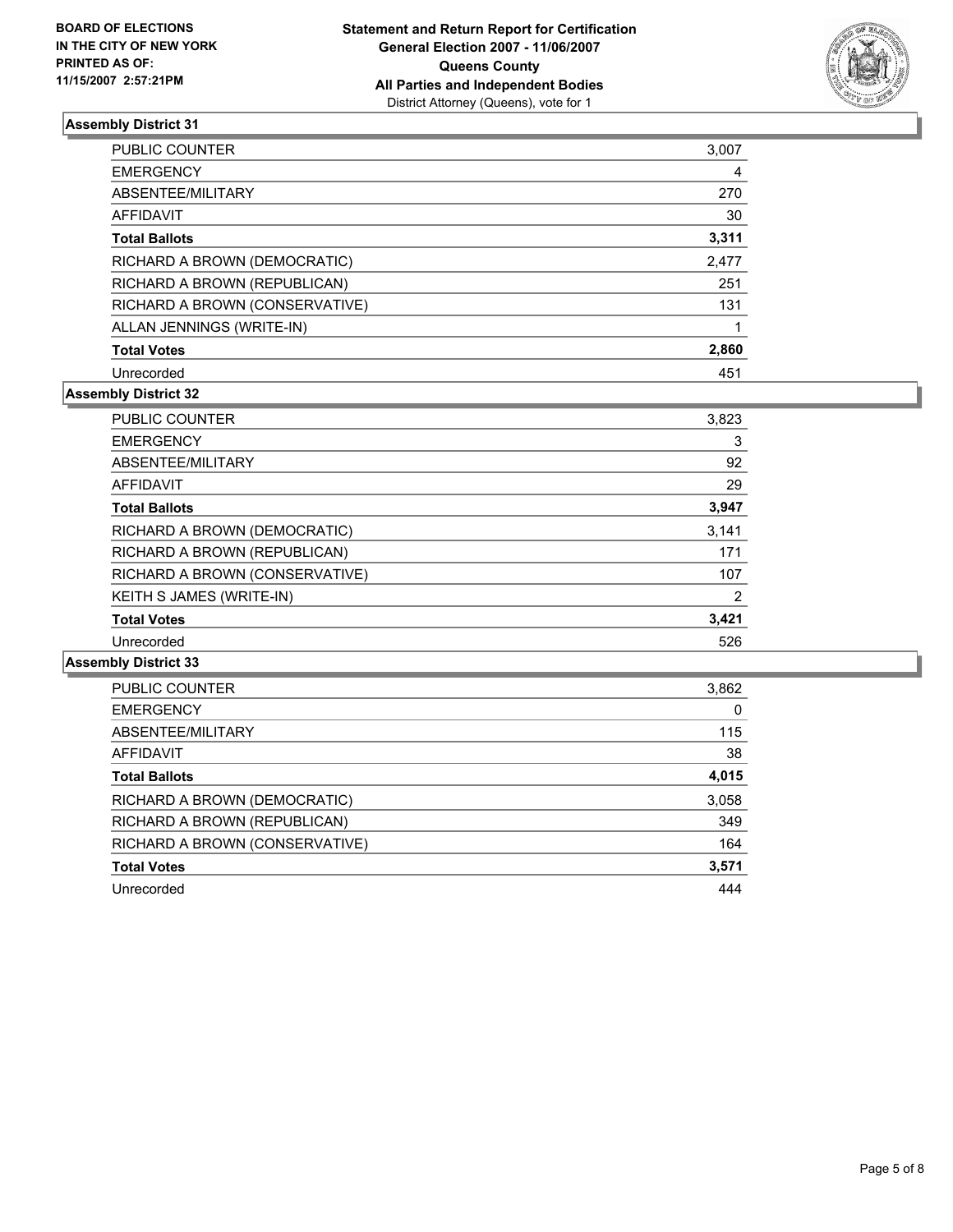

| <b>PUBLIC COUNTER</b>          | 2,548 |  |
|--------------------------------|-------|--|
| <b>EMERGENCY</b>               | 0     |  |
| ABSENTEE/MILITARY              | 117   |  |
| AFFIDAVIT                      | 23    |  |
| <b>Total Ballots</b>           | 2,688 |  |
| RICHARD A BROWN (DEMOCRATIC)   | 1,805 |  |
| RICHARD A BROWN (REPUBLICAN)   | 363   |  |
| RICHARD A BROWN (CONSERVATIVE) | 128   |  |
| DAVID BERGENFELD (WRITE-IN)    |       |  |
| EDITH COHN (WRITE-IN)          | 2     |  |
| PATRICK T COLLINS (WRITE-IN)   |       |  |
| <b>Total Votes</b>             | 2,300 |  |
| Unrecorded                     | 388   |  |

#### **Assembly District 35**

| <b>PUBLIC COUNTER</b>          | 2,541 |
|--------------------------------|-------|
| <b>EMERGENCY</b>               | 0     |
| ABSENTEE/MILITARY              | 157   |
| <b>AFFIDAVIT</b>               | 26    |
| <b>Total Ballots</b>           | 2,724 |
| RICHARD A BROWN (DEMOCRATIC)   | 1,960 |
| RICHARD A BROWN (REPUBLICAN)   | 258   |
| RICHARD A BROWN (CONSERVATIVE) | 122   |
| L RON HUBARD (WRITE-IN)        |       |
| <b>Total Votes</b>             | 2,341 |
| Unrecorded                     | 383   |

| <b>PUBLIC COUNTER</b>          | 2,632 |
|--------------------------------|-------|
| <b>EMERGENCY</b>               |       |
| ABSENTEE/MILITARY              | 94    |
| AFFIDAVIT                      | 23    |
| <b>Total Ballots</b>           | 2,749 |
| RICHARD A BROWN (DEMOCRATIC)   | 1,702 |
| RICHARD A BROWN (REPUBLICAN)   | 468   |
| RICHARD A BROWN (CONSERVATIVE) | 159   |
| JERRY RIBAKOVE (WRITE-IN)      |       |
| <b>Total Votes</b>             | 2,330 |
| Unrecorded                     | 419   |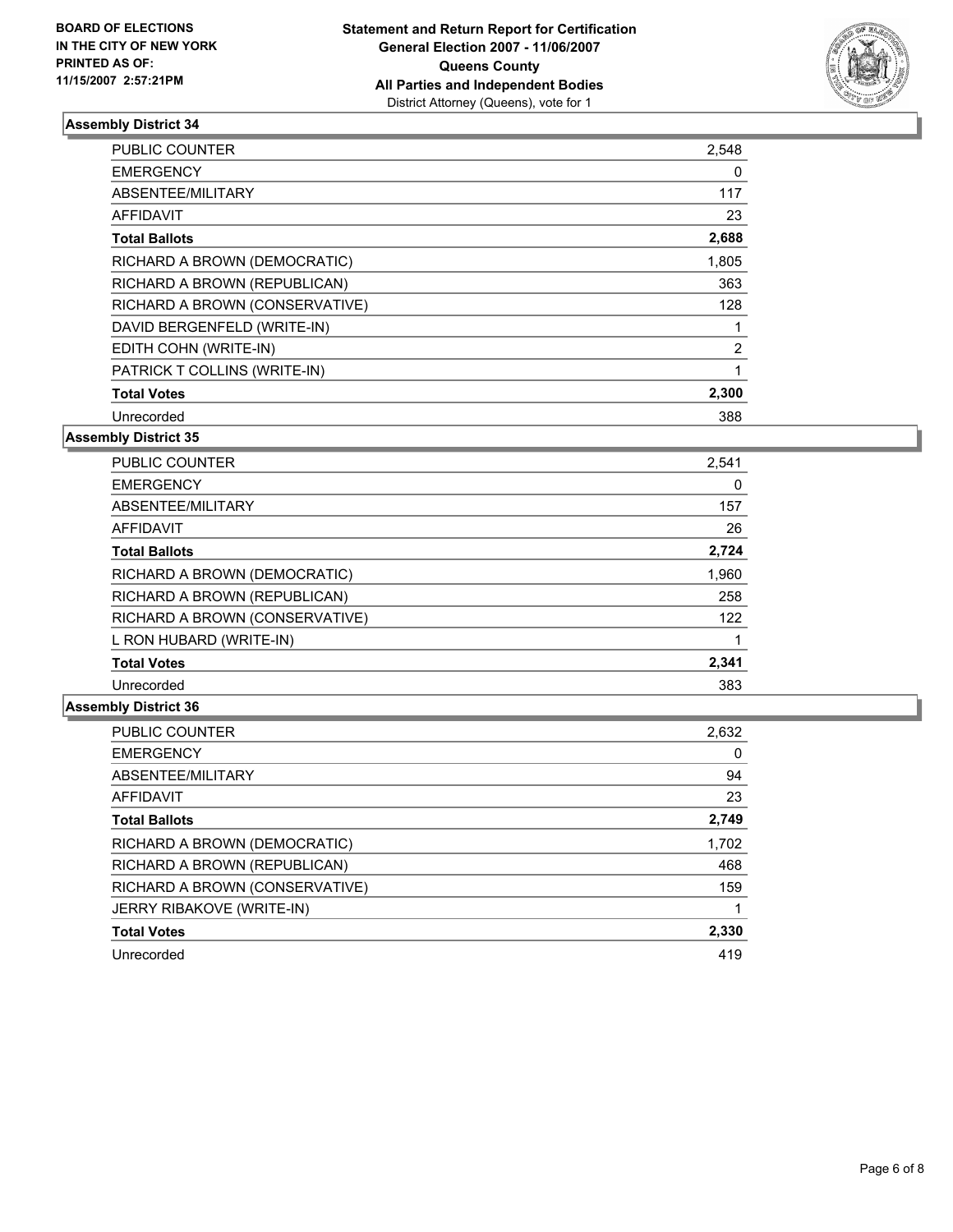

| <b>PUBLIC COUNTER</b>          | 3,024 |  |
|--------------------------------|-------|--|
| <b>EMERGENCY</b>               |       |  |
| ABSENTEE/MILITARY              | 85    |  |
| AFFIDAVIT                      | 27    |  |
| <b>Total Ballots</b>           | 3,137 |  |
| RICHARD A BROWN (DEMOCRATIC)   | 2,159 |  |
| RICHARD A BROWN (REPUBLICAN)   | 376   |  |
| RICHARD A BROWN (CONSERVATIVE) | 143   |  |
| BRIAN LITTRELL (WRITE-IN)      |       |  |
| ROBERT AUGUGLIARO (WRITE-IN)   |       |  |
| RON KUBY (WRITE-IN)            |       |  |
| <b>Total Votes</b>             | 2,681 |  |
| Unrecorded                     | 456   |  |

#### **Assembly District 38**

| <b>PUBLIC COUNTER</b>          | 2,554 |  |
|--------------------------------|-------|--|
| <b>EMERGENCY</b>               | 2     |  |
| ABSENTEE/MILITARY              | 120   |  |
| <b>AFFIDAVIT</b>               | 24    |  |
| <b>Total Ballots</b>           | 2,700 |  |
| RICHARD A BROWN (DEMOCRATIC)   | 1,558 |  |
| RICHARD A BROWN (REPUBLICAN)   | 623   |  |
| RICHARD A BROWN (CONSERVATIVE) | 235   |  |
| DENNIS GALLAGHER (WRITE-IN)    |       |  |
| JAMES SPADER (WRITE-IN)        |       |  |
| <b>Total Votes</b>             | 2,418 |  |
| Unrecorded                     | 282   |  |

| PUBLIC COUNTER                 | 1,941 |
|--------------------------------|-------|
| <b>EMERGENCY</b>               | 0     |
| ABSENTEE/MILITARY              | 48    |
| AFFIDAVIT                      | 21    |
| <b>Total Ballots</b>           | 2,010 |
| RICHARD A BROWN (DEMOCRATIC)   | 1,343 |
| RICHARD A BROWN (REPUBLICAN)   | 180   |
| RICHARD A BROWN (CONSERVATIVE) | 82    |
| <b>Total Votes</b>             | 1,605 |
| Unrecorded                     | 405   |
|                                |       |